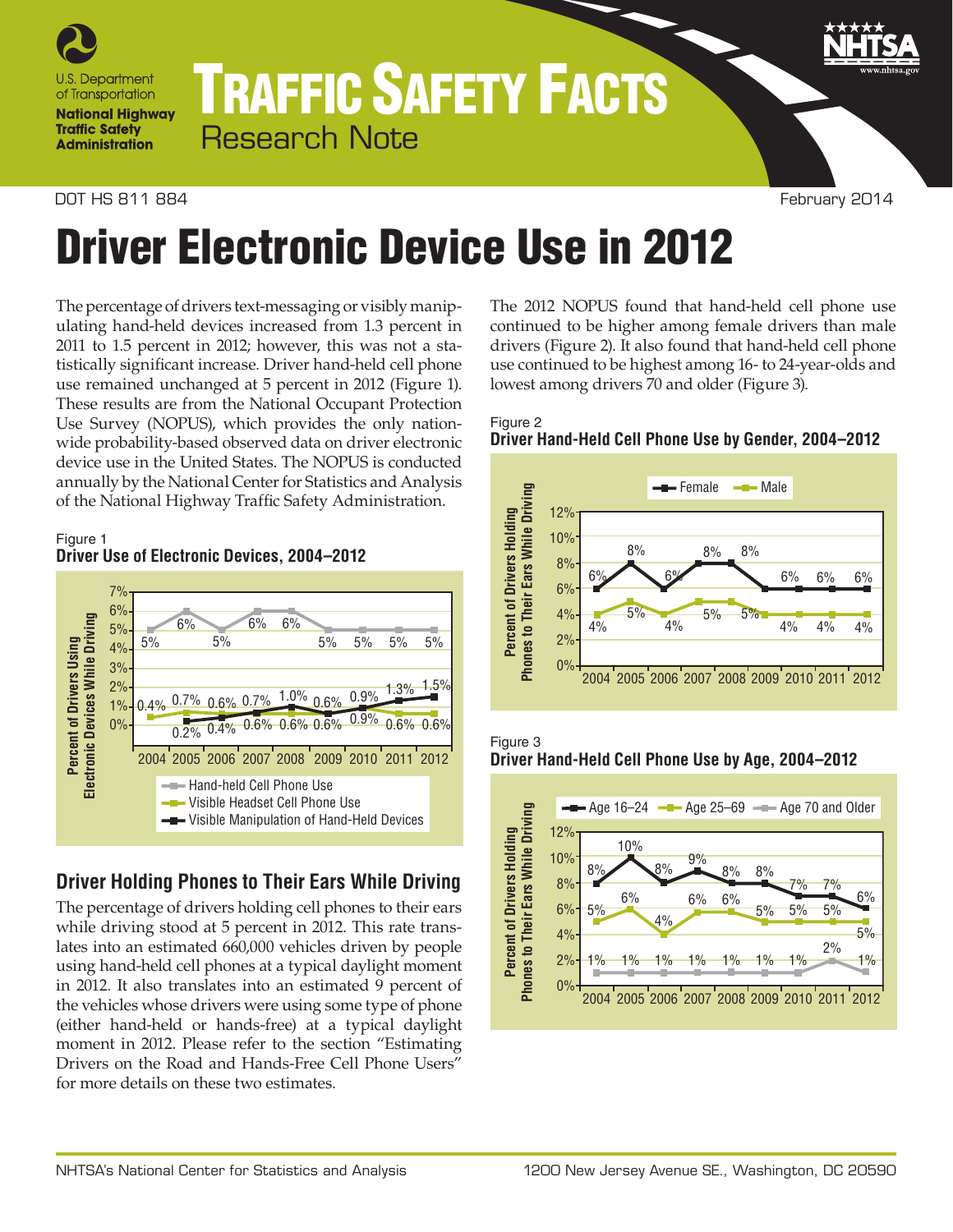## **Drivers Speaking With Visible Headsets on While Driving**

Table 2 shows the percentages of drivers speaking with visible headsets on while driving in 2011 and 2012 by major characteristics.

The percentage of drivers speaking with visible headsets on while driving remained the same at 0.6 percent in 2012, as shown in Figure 1 and Table 2.

Figure 4 shows that in 2012 there was no significant change in visible headset use by age group from 2011.

## **Drivers Visibly Manipulating Hand-Held Devices While Driving**

The percentage of drivers visibly manipulating handheld devices while driving increased from 1.3 percent in 2011 to 1.5 percent in 2012 (Figure 1 and Table 3), but the increase was not statistically significant. Table 3 presents the percentages of drivers visibly manipulating hand-held devices in 2011 and 2012 by major characteristics.

The 2012 NOPUS observed increased visible manipulation of hand-held devices in the following categories: drivers on surface streets, pickup truck drivers, drivers in rural areas, and drivers traveling on weekdays.

Figure 5 shows that since 2007, the percentages of drivers visibly manipulating hand-held devices while driving have been significantly higher among drivers age 16 to 24 than those of other age groups.

#### Figure 4

#### **Driver Speaking With Visible Headsets on by Age, 2005–2012**



Note: Data not sufficient to produce a reliable estimate in 2004 and 2005 for 70 and older.

Figure 5 **Driver Visibly Manipulating Hand-Held Devices by Age, 2005–2012**



Note: Except in 2007, 2008, 2011, and 2012 data not sufficient to produce a reliable estimate for 70 and older.

## **NOPUS Data Collection and Estimation**

NOPUS is the only nationwide probability-based observational survey of driver electronic device use in the United States. The survey observes usage as it actually occurs at randomly selected roadway sites and thus provides the best tracking of the extent to which people in the United States use cell phones and other electronic devices while driving.

The survey data is collected by trained data collectors at probabilistically sampled intersections controlled by stop signs or stoplights, where data collectors observe, from the roadside, drivers and other occupants of passenger vehicles having no commercial or government markings. Data is collected between 7 a.m. and 6 p.m. Only stopped vehicles are observed to allow time to collect the variety of information required by the survey, including subjective assessments of occupants' age and race. Observers collect data on the driver, right-front passenger, and up to two passengers in the second row of seats. Observers do not interview occupants, so that NOPUS can capture the untainted behavior of occupants. The 2011 NOPUS data was collected between June 4 and June 17, 2012, while the 2011 data was collected between June 6 and June 17, 2011.

Statistically significant increases in the use of hand-held phones, headset use, and manipulation of hand-held devices between 2010 and 2011 are shown, respectively, in Table 1, Table 2, and Table 3 by having a result that is 90 percent or greater in column 7. Statistical confidences that hand-held cell phone use, headset use, or the manipulation of hand-held devices in a given driver group, e.g., drivers in the Northeast, is higher or lower than in the complementary driver group, e.g., combined drivers in the Midwest, in the South and in the West, are provided in columns 3 and 5. Such comparisons are made within cate-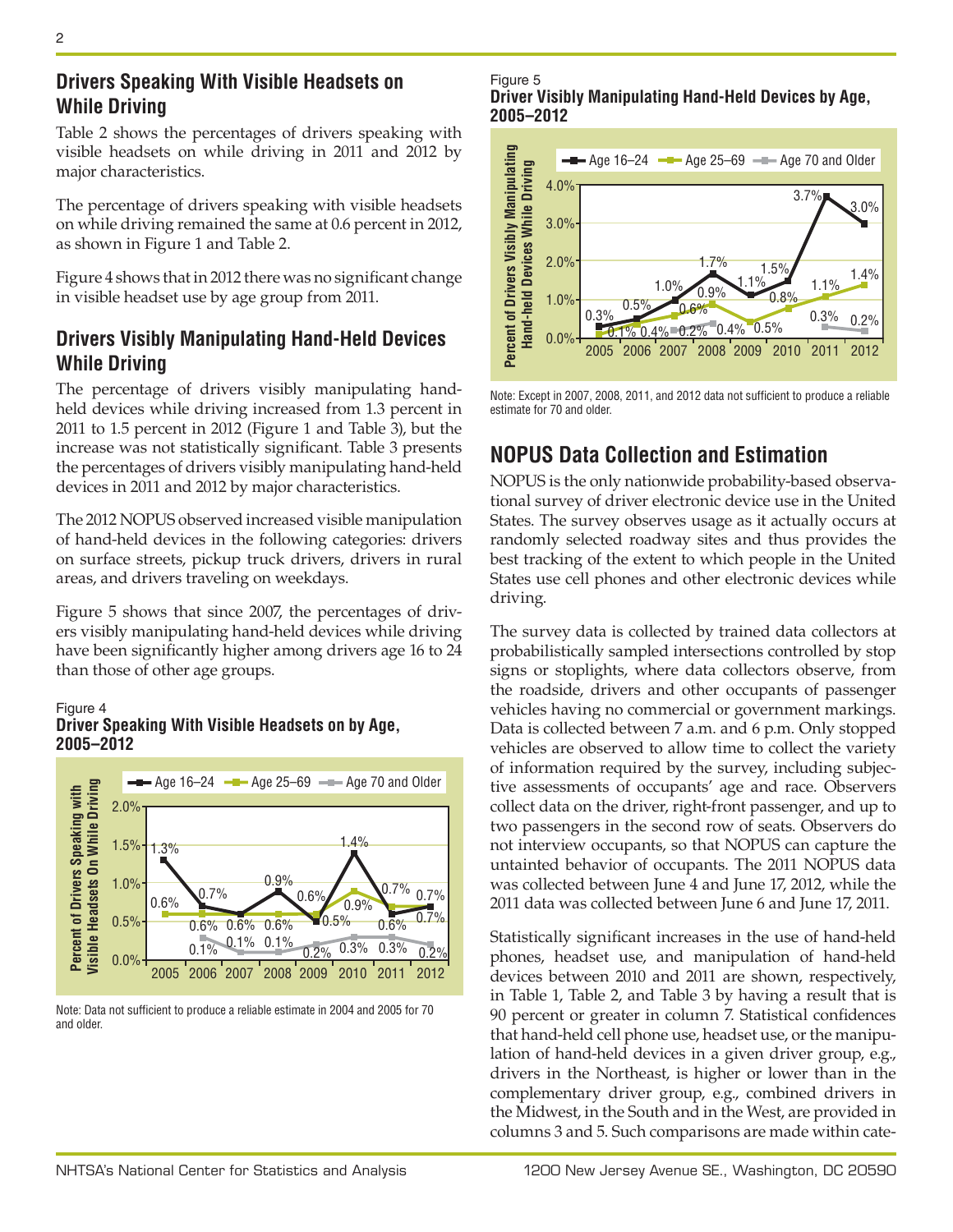|                                   | 2011                 |                           | 2012                 |                           | 2011-2012 Change             |                               |
|-----------------------------------|----------------------|---------------------------|----------------------|---------------------------|------------------------------|-------------------------------|
| <b>Driver Group1</b>              | % of Drivers         | <b>Confidence That</b>    | % of Drivers         | <b>Confidence That</b>    | <b>Difference in</b>         | <b>Confidence in a Change</b> |
|                                   | <b>Holding Phone</b> | <b>Use Is High or</b>     | <b>Holding Phone</b> | <b>Use Is High or</b>     | <b>Percentage</b>            | in % of Drivers Holding       |
|                                   | to Ears <sup>2</sup> | Low in Group <sup>3</sup> | to Ears <sup>2</sup> | Low in Group <sup>3</sup> | <b>Points</b>                | <b>Phone to Ear4</b>          |
| <b>All Drivers<sup>6</sup></b>    | 5%                   |                           | 5%                   |                           | $\theta$                     | 83%                           |
| <b>Males</b>                      | 4%                   | 100%                      | 4%                   | 100%                      | $\mathbf{0}$                 | 95%                           |
| <b>Females</b>                    | 6%                   | 100%                      | 6%                   | 100%                      | $\overline{0}$               | 18%                           |
| Drivers by Age Group <sup>6</sup> |                      |                           |                      |                           |                              |                               |
| Age 16-24                         | 7%                   | 99%                       | 6%                   | 83%                       | $-1$                         | 74%                           |
| Age 25-69                         | 5%                   | 57%                       | $5\%$                | 97%                       | $\mathbf{0}$                 | 91%                           |
| Age 70 and Older                  | 2%                   | 100%                      | $1\%$                | 100%                      | $-1$                         | 46%                           |
| Drivers by Race <sup>6</sup>      |                      |                           |                      |                           |                              |                               |
| White                             | 5%                   | 82%                       | 5%                   | 94%                       | $\theta$                     | 36%                           |
| <b>Black</b>                      | 6%                   | 90%                       | 8%                   | 100%                      | $\overline{2}$               | 96%                           |
| <b>Members of Other Races</b>     | 3%                   | 100%                      | 4%                   | 97%                       | $\mathbf{1}$                 | 94%                           |
| Drivers on                        |                      |                           |                      |                           |                              |                               |
| Expressway Exit Ramps             | 4%                   | 96%                       | $5\%$                | 97%                       | 1                            | 46%                           |
| <b>Other Surface Streets</b>      | 5%                   | 96%                       | 6%                   | 97%                       | $\mathbf{1}$                 | 85%                           |
| <b>Drivers Traveling Through</b>  |                      |                           |                      |                           |                              |                               |
| <b>Light Precipitation</b>        | 4%                   | 78%                       | 5%                   | 50%                       | $\mathbf{1}$                 | 73%                           |
| Fog                               | 6%                   | 68%                       | <b>NA</b>            | 100%                      | <b>NA</b>                    | <b>NA</b>                     |
| <b>Clear Weather Conditions</b>   | 5%                   | 74%                       | 5%                   | 78%                       | $\overline{0}$               | 86%                           |
| Drivers of                        |                      |                           |                      |                           |                              |                               |
| <b>Passenger Cars</b>             | 4%                   | 99%                       | $5\%$                | 98%                       | 1                            | 76%                           |
| Vans and SUVs                     | 5%                   | 98%                       | 6%                   | 96%                       | $\mathbf{1}$                 | 66%                           |
| Pickup Trucks                     | 5%                   | 87%                       | $5\%$                | 66%                       | 0                            | 7%                            |
| Drivers in the                    |                      |                           |                      |                           |                              |                               |
| <b>Northeast</b>                  | 4%                   | 99%                       | 4%                   | 95%                       | $\mathbf{0}$                 | 68%<br>35%                    |
| <b>Midwest</b><br>South           | 5%<br>6%             | 65%<br>100%               | 5%<br>7%             | 54%<br>100%               | $\mathbf{0}$                 | 97%                           |
| West                              | 4%                   | 87%                       | 4%                   | 92%                       | $\mathbf{1}$<br>$\mathbf{0}$ | 28%                           |
| Drivers in                        |                      |                           |                      |                           |                              |                               |
| <b>Urban Areas</b>                | 4%                   | 97%                       | 6%                   | 91%                       | 2                            | 100%                          |
| Suburban Areas                    | 5%                   | 99%                       | 5%                   | 66%                       | $\boldsymbol{0}$             | 3%                            |
| <b>Rural Areas</b>                | 4%                   | 96%                       | 5%                   | 93%                       | $\mathbf{1}$                 | 38%                           |
| <b>Drivers Traveling During</b>   |                      |                           |                      |                           |                              |                               |
| Weekdays                          | 5%                   | 100%                      | 6%                   | 100%                      | $\mathbf{1}$                 | 78%                           |
| <b>Rush Hours</b>                 | 6%                   | 92%                       | 6%                   | 88%                       | $\pmb{0}$                    | 34%                           |
| <b>Nonrush Hours</b>              | $\overline{5\%}$     | 92%                       | 6%                   | 88%                       | $\mathbf{1}$                 | 73%                           |
| Weekends                          | 3%                   | 100%                      | 3%                   | 100%                      | $\mathbf{0}$                 | 10%                           |
| Drivers With <sup>5</sup>         |                      |                           |                      |                           |                              |                               |
| No Passengers                     | 6%                   | 100%                      | 7%                   | 100%                      | 1                            | 79%                           |
| At Least One Passenger            | 2%                   | 100%                      | 2%                   | 100%                      | 0                            | 49%                           |
| Drivers With <sup>5</sup>         |                      |                           |                      |                           |                              |                               |
| <b>No Passengers</b>              | 6%                   | 100%                      | 7%                   | 100%                      | 1                            | 79%                           |
| Passengers All Under Age 8        | 6%                   | 96%                       | 6%                   | 64%                       | $\boldsymbol{0}$             | 49%                           |
| Passengers All 8 and Older        | $1\%$                | 100%                      | 2%                   | 100%                      | $\mathbf{1}$                 | 86%                           |
| Some Passengers Under 8 and       | 3%                   | 93%                       | $1\%$                | 100%                      | $-2$                         | 90%                           |
| Some 8 or Older                   |                      |                           |                      |                           |                              |                               |

1 Drivers of passenger vehicles with no commercial or government markings stopped at a stop sign or stoplight between the hours of 7 a.m. and 6 p.m.

2 The percentage of drivers holding a phone to their ears, based on the subjective assessments of roadside observers.

<sup>3</sup> The statistical confidence that use in the driver group (e.g., white drivers) is higher or lower than use in the corresponding complementary driver group (e.g., combined black or other drivers). Confidences that meet or exceed 90 percent are formatted in boldface type. Confidences are rounded to the nearest percentage point, and so confidences reported as "100 percent" are between 99.5 percent and 100.0 percent.

4 The degree of statistical confidence that the 2012 use rate is different from the 2010 rate. Confidences that meet or exceed 90 percent are formatted in boldface type.

<sup>5</sup> Among passengers observed in the right-front seat and the second row of seats (but NOPUS only counts up to two passengers in the second row and none in the third row and beyond).

 $^{\rm 6}$  Age, gender, and racial classifications are based on the subjective assessments of roadside observers.

**Data Source:** NOPUS, NHTSA's National Center for Statistics and Analysis.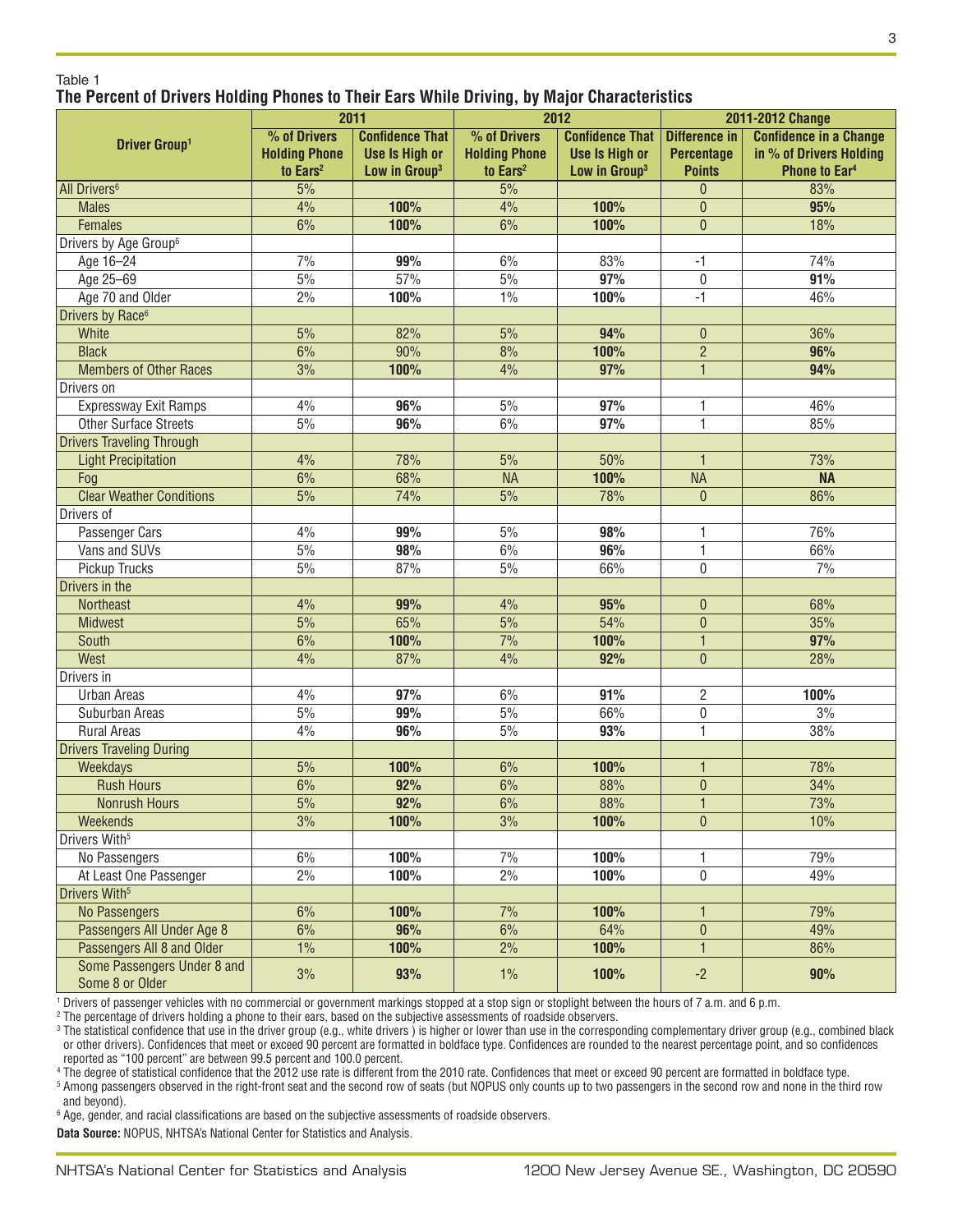#### Table 2 **The Percent of Drivers Speaking With Visible Headsets on While Driving, by Major Characteristics**

|                                                | 2011                  |                           | . .<br>2012           |                           | 2011-2012 Change     |                                  |
|------------------------------------------------|-----------------------|---------------------------|-----------------------|---------------------------|----------------------|----------------------------------|
|                                                | % of Drivers          | <b>Confidence That</b>    | % of Drivers          | <b>Confidence That  </b>  | <b>Difference in</b> | <b>Confidence in a Change</b>    |
| <b>Driver Group1</b>                           | <b>Speaking with</b>  | <b>Use Is High or</b>     | <b>Speaking with</b>  | <b>Use Is High or</b>     | <b>Percentage</b>    | in % of Drivers Speaking         |
|                                                | Headsets <sup>2</sup> | Low in Group <sup>3</sup> | Headsets <sup>2</sup> | Low in Group <sup>3</sup> | <b>Point Tenths</b>  | <b>With Headsets<sup>4</sup></b> |
| All Drivers <sup>6</sup>                       | 0.6%                  |                           | 0.6%                  |                           | $\overline{0}$       | 9%                               |
| <b>Males</b>                                   | 0.6%                  | 60%                       | 0.6%                  | 73%                       | $\theta$             | 10%                              |
| Females                                        | 0.7%                  | 60%                       | 0.7%                  | 73%                       | $\mathbf{0}$         | 27%                              |
| Drivers by Age Group <sup>6</sup>              |                       |                           |                       |                           |                      |                                  |
| Age 16-24                                      | 0.6%                  | 51%                       | 0.7%                  | 59%                       | 0.1                  | 15%                              |
| Age 25-69                                      | 0.7%                  | 83%                       | 0.7%                  | 89%                       | $\mathbf{0}$         | 7%                               |
| Age 70 and Older                               | 0.3%                  | 99%                       | 0.2%                  | 98%                       | $-0.1$               | 27%                              |
| Drivers by Race <sup>6</sup>                   |                       |                           |                       |                           |                      |                                  |
| White                                          | 0.6%                  | 53%                       | 0.6%                  | 99%                       | $\mathbf{0}$         | 54%                              |
| <b>Black</b>                                   | 0.7%                  | 56%                       | 1.3%                  | 95%                       | 0.6                  | 90%                              |
| <b>Members of Other Races</b>                  | 0.6%                  | 57%                       | 0.8%                  | 78%                       | 0.2                  | 56%                              |
| Drivers on                                     |                       |                           |                       |                           |                      |                                  |
| Expressway Exit Ramps                          | 0.9%                  | 99%                       | 0.9%                  | 98%                       | 0                    | 22%                              |
| <b>Other Surface Streets</b>                   | 0.5%                  | 99%                       | 0.5%                  | 98%                       | 0                    | 29%                              |
| <b>Drivers Traveling Through</b>               |                       |                           |                       |                           |                      |                                  |
| <b>Light Precipitation</b>                     | 1.2%                  | 86%                       | 0.6%                  | 54%                       | $-0.6$               | 71%                              |
| Fog                                            | <b>NA</b>             | <b>NA</b>                 | 0.6%                  | 52%                       | <b>NA</b>            | <b>NA</b>                        |
| <b>Clear Weather Conditions</b>                | 0.6%                  | 96%                       | 0.6%                  | 56%                       | $\theta$             | 60%                              |
| Drivers of                                     |                       |                           |                       |                           |                      |                                  |
| Passenger Cars                                 | 0.6%                  | 57%                       | 0.5%                  | 94%                       | $-0.1$               | 61%                              |
| Vans and SUVs                                  | 0.8%                  | 90%                       | 0.9%                  | 99%                       | 0.1                  | 41%                              |
| Pickup Trucks                                  | 0.3%                  | 100%                      | 0.4%                  | 99%                       | 0.1                  | 52%                              |
| Drivers in the                                 |                       |                           |                       |                           |                      |                                  |
| <b>Northeast</b>                               | 0.5%                  | 83%                       | 0.5%                  | 73%                       | $\theta$             | 27%                              |
| <b>Midwest</b>                                 | 0.3%                  | 99%                       | 0.2%                  | 100%                      | $-0.1$               | 67%                              |
| South                                          | 0.4%                  | 91%                       | 0.6%                  | 62%                       | 0.2                  | 73%                              |
| West                                           | 1.2%                  | 99%                       | 1.2%                  | 97%                       | $\mathbf{0}$         | 6%                               |
| Drivers in                                     |                       |                           |                       |                           |                      |                                  |
| <b>Urban Areas</b>                             | 1.1%                  | 99%                       | 0.7%                  | 55%                       | $-0.4$               | 71%                              |
| Suburban Areas                                 | 0.7%                  | 89%                       | 0.8%                  | 94%                       | 0.1                  | 38%                              |
| <b>Rural Areas</b>                             | 0.2%                  | 100%                      | 0.4%                  | 99%                       | 0.2                  | 88%                              |
| <b>Drivers Traveling During</b>                |                       |                           |                       |                           |                      |                                  |
| Weekdays                                       | 0.7%                  | 79%                       | 0.7%                  | 99%                       | $\theta$             | 21%                              |
| <b>Rush Hours</b>                              | 0.8%                  | 92%                       | 0.7%                  | 57%                       | $-0.1$               | 44%                              |
| Nonrush Hours                                  | $0.6\%$               | 92%                       | 0.7%                  | 57%                       | 0.1                  | 56%                              |
| Weekends                                       | 0.5%                  | 79%                       | 0.5%                  | 99%                       | 0.0                  | 26%                              |
| Drivers With <sup>5</sup>                      |                       |                           |                       |                           |                      |                                  |
| No Passengers                                  | 0.8%                  | 99%                       | $0.8\%$               | 100%                      | 0                    | 15%                              |
| At Least One Passenger                         | 0.3%                  | 99%                       | 0.3%                  | 100%                      | $\mathbf 0$          | 10%                              |
| Drivers With <sup>5</sup>                      |                       |                           |                       |                           |                      |                                  |
| <b>No Passengers</b>                           | 0.8%                  | 99%                       | 0.8%                  | 100%                      | $\pmb{0}$            | 15%                              |
| Passengers All Under Age 8                     | <b>NA</b>             | <b>NA</b>                 | 0.8%                  | 71%                       | <b>NA</b>            | <b>NA</b>                        |
| Passengers All 8 and Older                     | 0.2%                  | 100%                      | 0.3%                  | 100%                      | 0.1                  | 59%                              |
| Some Passengers Under 8 and<br>Some 8 or Older | <b>NA</b>             | <b>NA</b>                 | 0.3%                  | 96%                       | <b>NA</b>            | <b>NA</b>                        |

1 Drivers of passenger vehicles with no commercial or government markings stopped at a stop sign or stoplight between the hours of 7 a.m. and 6 p.m.

2 The percent of drivers wearing a headset with a microphone and speaking, based on the subjective assessments of roadside observers.

<sup>3</sup> The statistical confidence that use in the driver group (e.g., white drivers) is higher or lower than use in the corresponding complementary driver group (e.g., combined black or other drivers). Confidences that meet or exceed 90 percent are formatted in boldface type. Confidences are rounded to the nearest percentage point, and so confidences reported as "100 percent" are between 99.5 percent and 100.0 percent.

4 The degree of statistical confidence that the 2012 use rate is different from the 2011 rate. Confidences that meet or exceed 90 percent are formatted in boldface type.

<sup>5</sup> Among passengers observed in the right front seat and the second row of seats (but NOPUS only counts up to two passengers in the second row and none in the third row and beyond).

 $^{\rm 6}$  Age, gender, and racial classifications are based on the subjective assessments of roadside observers.

**NA:** Data not sufficient to produce a reliable estimate. **Data Source:** NOPUS, NHTSA's National Center for Statistics and Analysis.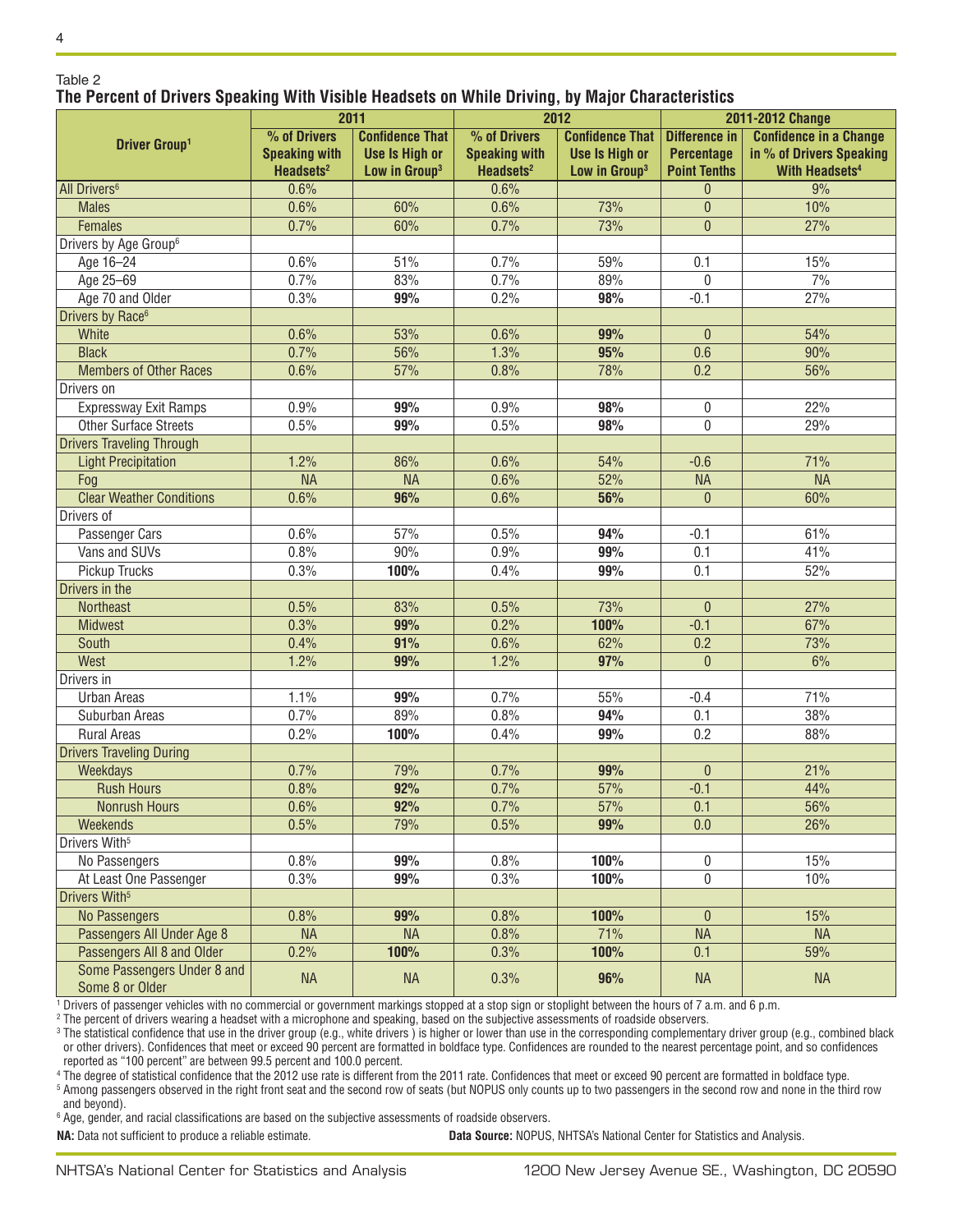#### Table 3 **The Percent of Drivers Visibly Manipulating Hand-Held Devices While Driving, by Major Characteristics**

| 2011                              |                                 |                           | 2012                            |                           | 2011-2012 Change    |                                         |
|-----------------------------------|---------------------------------|---------------------------|---------------------------------|---------------------------|---------------------|-----------------------------------------|
|                                   | % of Drivers                    | <b>Confidence That</b>    | % of Drivers                    | Confidence That           |                     | Difference in Confidence in a Change in |
| <b>Driver Group1</b>              | <b>Manipulating Hand-</b>       | <b>Use Is High or</b>     | <b>Manipulating Hand-</b>       | <b>Use Is High or</b>     | <b>Percentage</b>   | % of Drivers Manipulating               |
|                                   | <b>Held Devices<sup>2</sup></b> | Low in Group <sup>3</sup> | <b>Held Devices<sup>2</sup></b> | Low in Group <sup>3</sup> | <b>Point Tenths</b> | <b>Hand-Held Devices4</b>               |
| All Drivers <sup>6</sup>          | 1.3%                            |                           | 1.5%                            |                           | 0.2                 | 47%                                     |
| <b>Males</b>                      | 1.0%                            | 100%                      | 1.1%                            | 100%                      | 0.1                 | 46%                                     |
| Females                           | 1.8%                            | 100%                      | 2.0%                            | 100%                      | 0.2                 | 35%                                     |
| Drivers by Age Group <sup>6</sup> |                                 |                           |                                 |                           |                     |                                         |
| Age 16-24                         | 3.7%                            | 100%                      | 3.0%                            | 100%                      | $-0.7$              | 60%                                     |
| Age 25-69                         | 1.1%                            | 99%                       | 1.4%                            | 96%                       | 0.3                 | 84%                                     |
| Age 70 and Older                  | 0.3%                            | 100%                      | 0.2%                            | 100%                      | $-0.1$              | 50%                                     |
| Drivers by Race <sup>6</sup>      |                                 |                           |                                 |                           |                     |                                         |
| White                             | 1.2%                            | 91%                       | 1.4%                            | 93%                       | 0.2                 | 71%                                     |
| <b>Black</b>                      | 1.3%                            | 53%                       | 2.0%                            | 86%                       | 0.7                 | 86%                                     |
| <b>Members of Other Races</b>     | 2.6%                            | 91%                       | 2.0%                            | 91%                       | $-0.6$              | 34%                                     |
| Drivers on                        |                                 |                           |                                 |                           |                     |                                         |
| Expressway Exit Ramps             | 1.7%                            | 97%                       | 1.4%                            | 67%                       | $-0.3$              | 53%                                     |
| <b>Other Surface Streets</b>      | 1.1%                            | 97%                       | 1.5%                            | 67%                       | 0.4                 | 95%                                     |
| <b>Drivers Traveling Through</b>  |                                 |                           |                                 |                           |                     |                                         |
| <b>Light Precipitation</b>        | 3.0%                            | 98%                       | 1.3%                            | 72%                       | $-1.7$              | 95%                                     |
| Fog                               | <b>NA</b>                       | <b>NA</b>                 | 2.5%                            | 53%                       | <b>NA</b>           | 14%                                     |
| <b>Clear Weather Conditions</b>   | 1.2%                            | 96%                       | 1.5%                            | 57%                       | 0.3                 | 91%                                     |
| Drivers of                        |                                 |                           |                                 |                           |                     |                                         |
| Passenger Cars                    | 1.4%                            | 91%                       | 1.7%                            | 100%                      | 0.3                 | 72%                                     |
| Vans and SUVs                     | 1.5%                            | 96%                       | 1.4%                            | 80%                       | $-0.1$              | 36%                                     |
| Pickup Trucks                     | 0.6%                            | 100%                      | 1.0%                            | 100%                      | 0.4                 | 91%                                     |
| Drivers in the                    |                                 |                           |                                 |                           |                     |                                         |
| <b>Northeast</b>                  | 1.1%                            | 80%                       | 1.2%                            | 81%                       | 0.1                 | 16%                                     |
| <b>Midwest</b>                    | 0.5%                            | 100%                      | 0.8%                            | 99%                       | 0.3                 | 71%                                     |
| South                             | 1.0%                            | 86%                       | 1.2%                            | 83%                       | 0.2                 | 54%                                     |
| West                              | 2.6%                            | 99%                       | 2.6%                            | 98%                       | $\mathbf{0}$        | 2%                                      |
| Drivers in                        |                                 |                           |                                 |                           |                     |                                         |
| <b>Urban Areas</b>                | 2.5%                            | 98%                       | 2.3%                            | 88%                       | $-0.2$              | 15%                                     |
| Suburban Areas                    | 1.5%                            | 83%                       | 1.5%                            | 71%                       | 0                   | 20%                                     |
| Rural Areas                       | 0.4%                            | 100%                      | 0.9%                            | 99%                       | 0.5                 | 99%                                     |
| <b>Drivers Traveling During</b>   |                                 |                           |                                 |                           |                     |                                         |
| Weekdays                          | 1.3%                            | 65%                       | 1.7%                            | 100%                      | 0.4                 | 96%                                     |
| <b>Rush Hours</b>                 | 1.4%                            | 73%                       | 1.7%                            | 51%                       | 0.3                 | 72%                                     |
| <b>Nonrush Hours</b>              | 1.2%                            | 73%                       | 1.7%                            | 51%                       | 0.5                 | 96%                                     |
| Weekends                          | 1.5%                            | 65%                       | 1.0%                            | 100%                      | $-0.5$              | 69%                                     |
| Drivers With <sup>5</sup>         |                                 |                           |                                 |                           |                     |                                         |
| No Passengers                     | 1.5%                            | 100%                      | 2.0%                            | 100%                      | 0.5                 | 88%                                     |
| At Least One Passenger            | $0.9\%$                         | 100%                      | 0.5%                            | 100%                      | $-0.4$              | 100%                                    |
| Drivers With <sup>5</sup>         |                                 |                           |                                 |                           |                     |                                         |
| No Passengers                     | 1.5%                            | 100%                      | 2.0%                            | 100%                      | 0.5                 | 88%                                     |
| Passengers All Under Age 8        | 2.8%                            | 97%                       | 1.5%                            | 56%                       | $-1.3$              | 92%                                     |
| Passengers All 8 and Older        | 0.8%                            | 100%                      | 0.4%                            | 100%                      | $-0.4$              | 99%                                     |
| <b>Some Passengers Under 8</b>    | <b>NA</b>                       | <b>NA</b>                 | 0.3%                            | 100%                      | <b>NA</b>           | <b>NA</b>                               |
| and Some 8 or Older               |                                 |                           |                                 |                           |                     |                                         |

1 Drivers of passenger vehicles with no commercial or government markings stopped at a stop sign or stoplight between the hours of 7 a.m. and 6 p.m.

2 The percent of drivers manipulating hand-held devices, based on the subjective assessments of roadside observers.

<sup>3</sup> The statistical confidence that use in the driver group (e.g., white drivers) is higher or lower than use in the corresponding complementary driver group (e.g., combined black or other drivers). Confidences that meet or exceed 90 percent are formatted in boldface type. Confidences are rounded to the nearest percentage point, and so confidences reported as "100 percent" are between 99.5 percent and 100.0 percent.

4 The degree of statistical confidence that the 2012 use rate is different from the 2011 rate. Confidences that meet or exceed 90 percent are formatted in boldface type.

<sup>5</sup> Among passengers observed in the right front seat and the second row of seats (but NOPUS only counts up to two passengers in the second row and none in the third row and beyond).

 $^{\rm 6}$  Age, gender, and racial classifications are based on the subjective assessments of roadside observers.

**NA:** Data not sufficient to produce a reliable estimate. **Data Source:** NOPUS, NHTSA's National Center for Statistics and Analysis.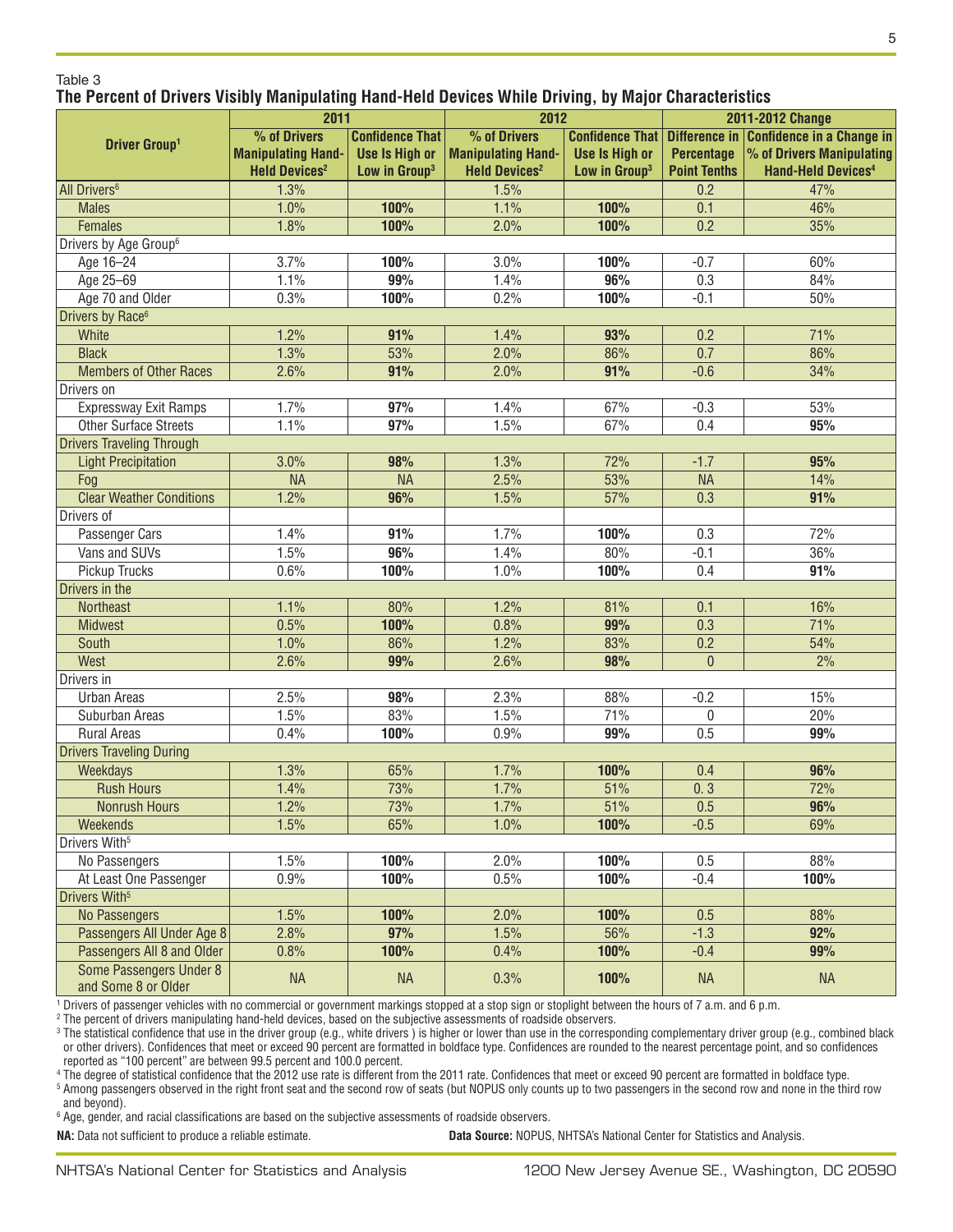gories delineated by changes in row shading in the tables. The exception to this is the grouping "Drivers Traveling During …," in which weekdays are compared to weekends, and weekday rush hour to weekday non-rush hour.

Table 4 shows the observed sample sizes of the 2011 NOPUS. A total of 37,813 vehicles were observed at the 1,366 data collection sites. Due to ineligibility, construction, danger in the area, or road closure, the observations could not be completed at some of the sampled observation sites.

| Table 4 |                                               |  |  |
|---------|-----------------------------------------------|--|--|
|         | Sites and Vehicles Observed in the 2012 NOPUS |  |  |
|         |                                               |  |  |

| <b>Number of</b>  | 2011   | 2012   | <b>Percentage Change</b> |
|-------------------|--------|--------|--------------------------|
| Sites Observed    | 1.356  | 1.366  | 1%                       |
| Vehicles Observed | 38.215 | 37.813 | $-1\%$                   |

NOPUS uses a complex multistage probability sample, statistical data editing, imputation of unknown values, and complex variance estimation procedures. Data collection, estimation, and variance estimation for NOPUS are conducted by Westat, Inc., under the direction of NHTSA's National Center for Statistics and Analysis under Federal contract number DTNH22-07-D-00057.

## **NOPUS Categories and Definitions**

NOPUS observes three types of driver electronic device use while driving: "holding phones to their ears," "speaking with visible headsets on," and "visibly manipulating handheld devices."

Drivers are counted as "holding phones to their ears" if they are holding to their ears what appear to the data collectors to be phones. This would include behaviors such as drivers engaging in conversation, listening to messages, or conducting voice-activated dialing while holding phones to their ears. However, a data collector may not have knowledge of various types of wireless phones. Thus, the device that has been identified as a "phone" may only reflect his/ her conception of what constitutes a "phone." Also, the corded car phones and satellite phones may or may not have been identified as "phones." With the increasing popularity of PDAs and smart phones, BlackBerry phones and iPhones would most likely be identified as phones.

Drivers are counted as "speaking with visible headsets on" if they appear to be speaking and wearing a headset with a microphone. This would include behaviors such as talking, engaging in conversation, or conducting voiceactivated dialing via a wireless earpiece on the driver's right ear or via an ear bud connected by wire to a cell phone. Talking via a visible Bluetooth headset (usually on the driver's right ear) would also be included in this category. However, it would not include drivers using headsets that do not involve cell phones (e.g., iPods), since these headsets do not involve microphones. Note that the wireless earpieces that are obscured by hair or clothing or are on the driver's left ear would not be included because they would not be visible to the roadside observer. In addition, some wireless ear buds would not be included as they are too small to be observed from the roadside. The drivers with headsets who are not speaking at the time of observation are not included because they might have recently completed a call or be waiting for an expected call. Each driver in the survey is observed for about 10 seconds before the data collector decides whether or not the driver is speaking. Also, note that the drivers counted as speaking through a visible headset might have been talking to a passenger or using voice-activated computer software rather than using a phone.

Drivers are counted as "visibly manipulating hand-held devices" if they appear to be manipulating some type of electronic device such as a cell phone, a smart phone, PDA, video game, or some other device. This would include behaviors such as text messaging, using a Web-capable smart phone (e.g., an iPhone) or a PDA (e.g., a BlackBerry phone) to view travel directions, check e-mails or calendar appointments, or surf the Internet, manual dialing, playing hand-held games, and holding phones in front of their faces to converse or check messages via speakerphone or use voice-activated dialing. Manipulation of the non-handheld devices (adjusting volume on stereos, pressing buttons on a dashboard GPS unit, etc.) is not included in this category. Also, note that a driver characterized by the survey as "manipulating hand-held device" may or may not have been speaking.

There are means by which the drivers can use cell phones that would neither be recorded as "holding phones to their ears" nor as "speaking with visible headsets on" or as "visibly manipulating hand-held devices" in the NOPUS. These would include: (1) a driver using a cell phone headset but is not speaking during the approximately 10-second period when he/she is being observed, and (2) a driver using technologies that cannot be observed from the roadside. The unobservable technologies would include: a wireless earpiece obscured by hair or clothing or on the left ear, a driver conversing via a speakerphone with the phone on the passenger seat or in a cell phone holder on the vehicle dashboard, a driver using a phone that is built into the vehicle (e.g., OnStar), and a driver using the cell phone hands-free via a Bluetooth car kit or via a Bluetooth system that is built into the vehicle (e.g., Sync). It is possible that at some point in the future, NOPUS may be able to capture such behaviors by directing a device that can detect cell phones in-use in the passing vehicles.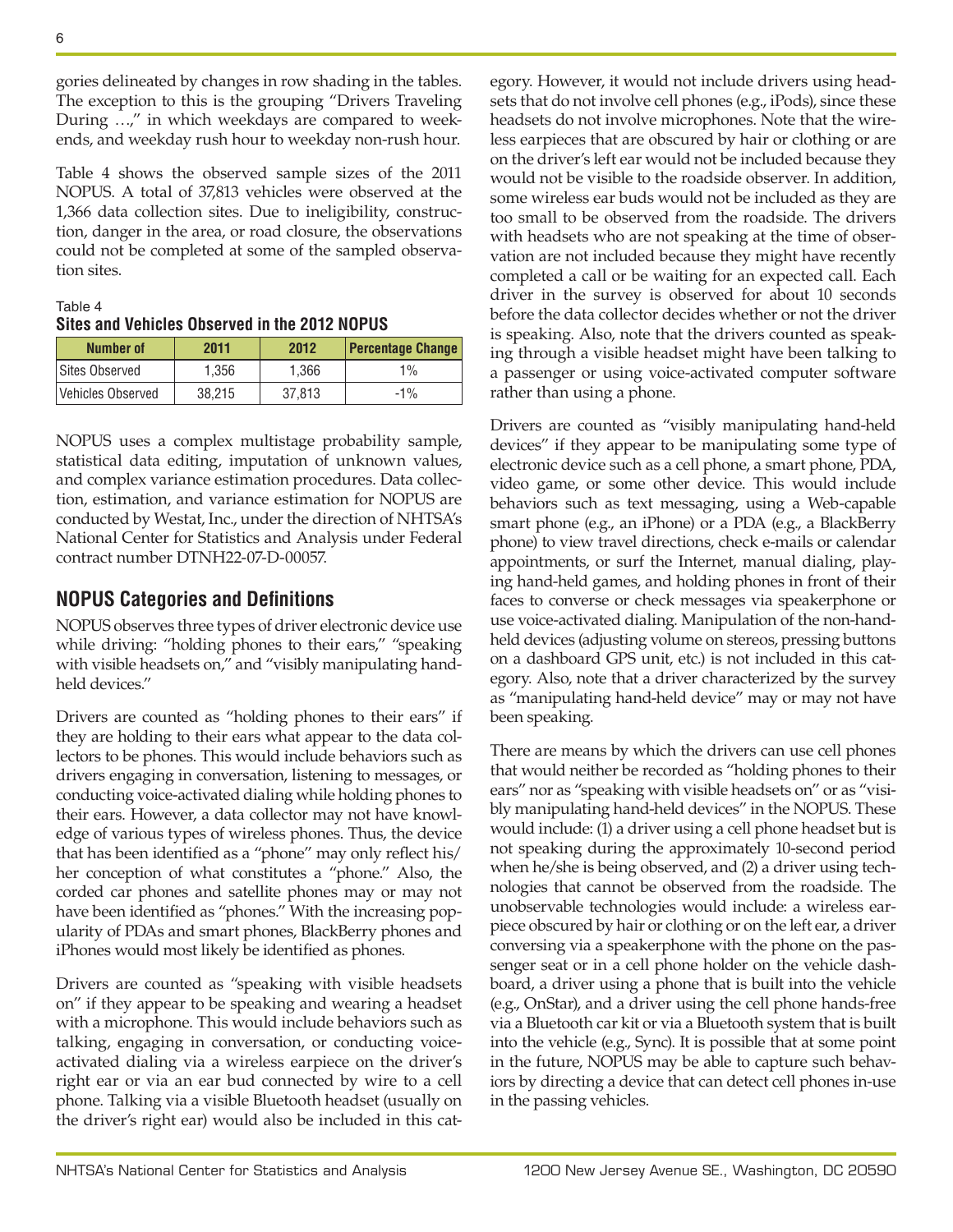The racial categories "Black," "White," and "Members of Other Races" appearing in the tables reflect subjective characterizations by roadside observers regarding the race of occupants. Likewise observers record the age group (8 to 15; 16 to 24; 25 to 69; and 70 or older) that best fits their visual assessment of each observed occupant.

"Expressway Exit Ramps" are defined as the access roads from roadways with limited access, while "Other Surface Streets" comprise all other roadways.

"Weekday Rush Hours" are defined to be from 7 a.m. to 9:30 a.m. and from 3:30 p.m. to 5 p.m. on weekdays, while "Weekday Nonrush Hours" comprise all other weekday hours (9:30 a.m. to 3:30 p.m. and 5 p.m. to 6 p.m.).

Since NOPUS is not a census and is based on a probability sample, it is impossible to produce state-by-state driver electronic device use results. However NOPUS produces regional estimates of the use rates based on the following categories.

| • Northeast: | ME, VT, NH, MA, RI, CT, NY, PA, NJ |  |
|--------------|------------------------------------|--|
|              |                                    |  |

- **Midwest:** MI, OH, IN, IL, WI, MN, IA, MO, KS, NE, SD, ND
- **South:** WV, MD, DE, VA, KY, TN, NC, SC, GA, FL, AL, MS, AR, LA, OK, TX, DC

• **West:** AK, WA, OR, CA, NV, ID, UT, AZ, NM, CO, WY, MT, HI

## **Estimating Drivers on Road and Hands-Free Cell Phone Users**

NHTSA used the 2009 National Household Travel Survey (NHTS) data to derive the total number of vehicles (drivers) on the road at a typical daylight moment in the United States in 2009. Since the NHTS was not conducted in 2011 or 2012, the following estimate based on the published 2009 NHTS estimate was used to derive the total number of drivers on the road at a typical daylight moment in 2012.

*The published 2009 estimate:* 13,399,139 drivers on road at a given daylight moment.

2012 VMT: The official number for the 2012 vehicle miles traveled (VMT) will not be available until late 2013. The data source for the 2012 VMT used here is the Traffic Volume Trends reports by the Federal Highway Administration. The December 2012 version of the "Traffic Volume Trends" (available at www.fhwa.dot.gov/ policyinformation/travel\_monitoring/12dectvt/12dectvt. pdf) shows that the year to date VMT (preliminary number, for all vehicles) in 2012 is 2,938,535 million miles as compared to 2,977,595 million miles in 2009. NHTSA's calculations assume that this all-vehicle VMT is acceptable estimate for passenger vehicle VMT especially when using a ratio estimate.

Therefore, the number of drivers in 2012at a given daylight moment = 2009 Driver # × (2012 VMT / 2009 VMT)  $= 13,399,139 \times (2,938,535 / 2,977,595) = 13,223,369$ . Given the hand-held cell phone use rate for 2012 is 5 percent, the numbers of drivers of privately owned vehicles on the road at a typical daylight moment who were holding cell phones to their ear in 2012: 13,223,369  $\times$  0.05  $\approx$  660,000 NHTSA's 2007 Motor Vehicle Occupant Safety Survey (MVOSS) estimated that, for drivers using cell phones while driving, 55 percent tended to use hand-held cell phones and 45 percent tended to use hands-free phones. Applying the proportion  $0.8182 (= 45/55)$  of these percentages to the 5 percent estimate of drivers using hand-held cell phones in 2012 from NOPUS shows an estimated 4 percent of drivers using hands-free cell phones. Thus, 9 percent of drivers are estimated to be using either handheld or hands-free cell phones while driving at a typical daylight moment in the United States in 2011. Please note that MVOSS cell phone use pattern (hand-held versus hands-free) reflects general times (daytime and nighttime) whereas the NOPUS estimates reflect daytime use only.

## **State Laws on Driver Electronic Device Use (Enacted As of July 6, 2012)**

Many States restrict cell phone use by drivers. As of August 2013, no State completely bans all forms of cell phone use by drivers. However, a ban on driving while talking on a hand-held cell phone was in place in 11 States (California, Connecticut, Delaware, Hawaii, Maryland, Nevada, New Jersey, New York, Oregon, Washington, and West Virginia), the District of Columbia, and the Virgin Islands (Table 6). All of these laws except Maryland's are primary enforcement—an officer may cite a driver for using a hand-held cell phone without any other traffic offense taking place.

Table 6

**States and U.S. Territories With Laws Banning Hand-Held Cell Phone Use While Driving**

| California    | Connecticut             | <b>Delaware</b> | Hawaii | <b>Maryland</b> |
|---------------|-------------------------|-----------------|--------|-----------------|
| <b>Nevada</b> | New Jersey              | <b>New York</b> | Oregon | Washington      |
| West Virginia | District of<br>Columbia | Virgin Islands  |        |                 |

Forty-one, the District of Columbia, and Guam ban text messaging for all drivers (Table 7). In 35 States, the District of Columbia and Guam, texting laws are primary enforcement, and in the other 4 States these laws only permit secondary enforcement. Many States also ban cell phone use and/or texting by novice drivers or school bus drivers.